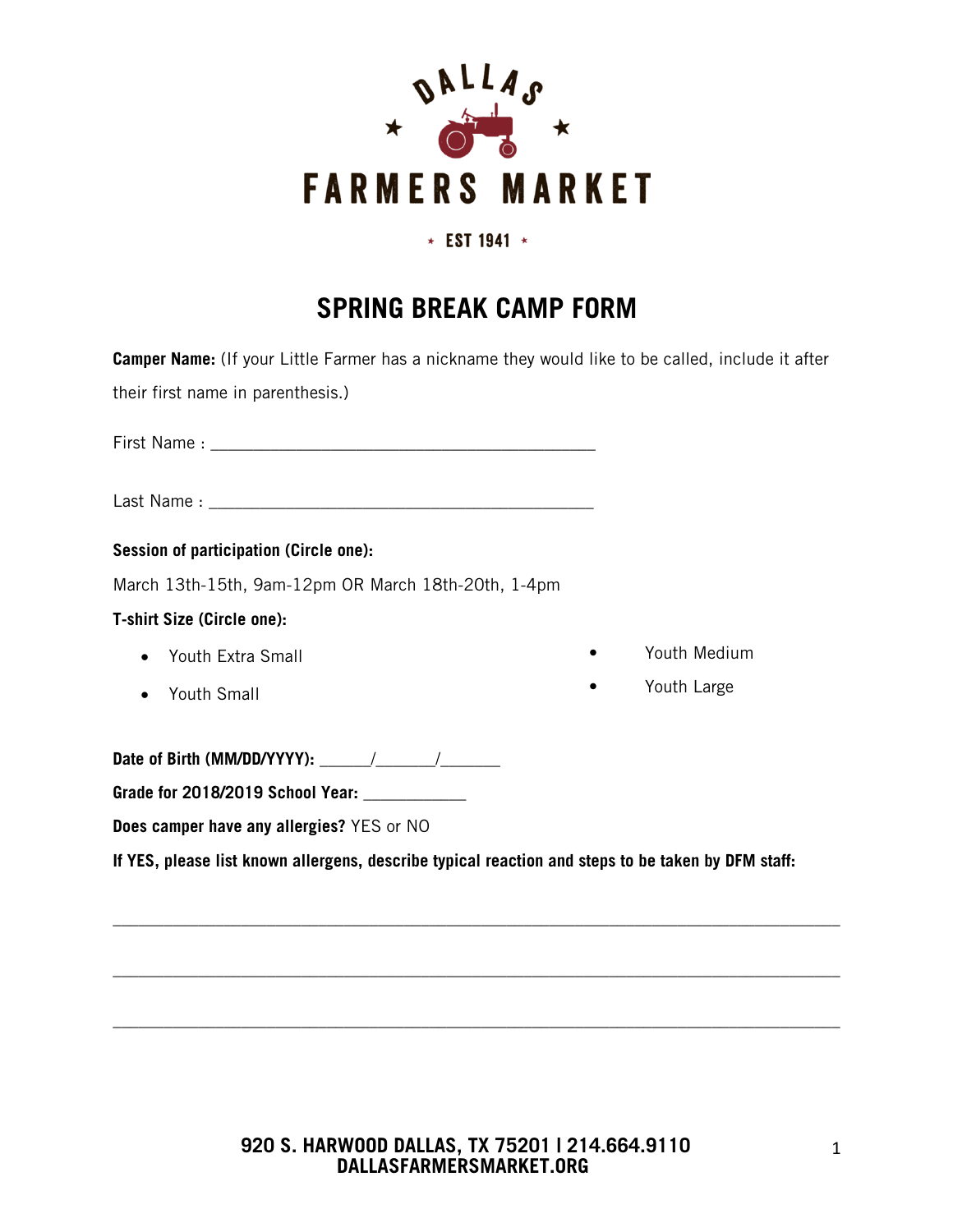**Does camper have any special needs? Physical or dietary restrictions, medications, etc.** 

**If YES, please describe:**

| <b>Guardian 1 Name:</b>                                                                                                                                                                                                        |  |
|--------------------------------------------------------------------------------------------------------------------------------------------------------------------------------------------------------------------------------|--|
|                                                                                                                                                                                                                                |  |
| Last Name: 1988 Contract Contract Contract Contract Contract Contract Contract Contract Contract Contract Contract Contract Contract Contract Contract Contract Contract Contract Contract Contract Contract Contract Contract |  |
|                                                                                                                                                                                                                                |  |
|                                                                                                                                                                                                                                |  |
| <b>Guardian 2 Name:</b>                                                                                                                                                                                                        |  |
|                                                                                                                                                                                                                                |  |
|                                                                                                                                                                                                                                |  |
| Parent 2 Phone Number: 1997                                                                                                                                                                                                    |  |
|                                                                                                                                                                                                                                |  |
| <b>Emergency Contact:</b>                                                                                                                                                                                                      |  |
|                                                                                                                                                                                                                                |  |
|                                                                                                                                                                                                                                |  |
| Emergency Contact's Relationship to Camper: _________________                                                                                                                                                                  |  |
|                                                                                                                                                                                                                                |  |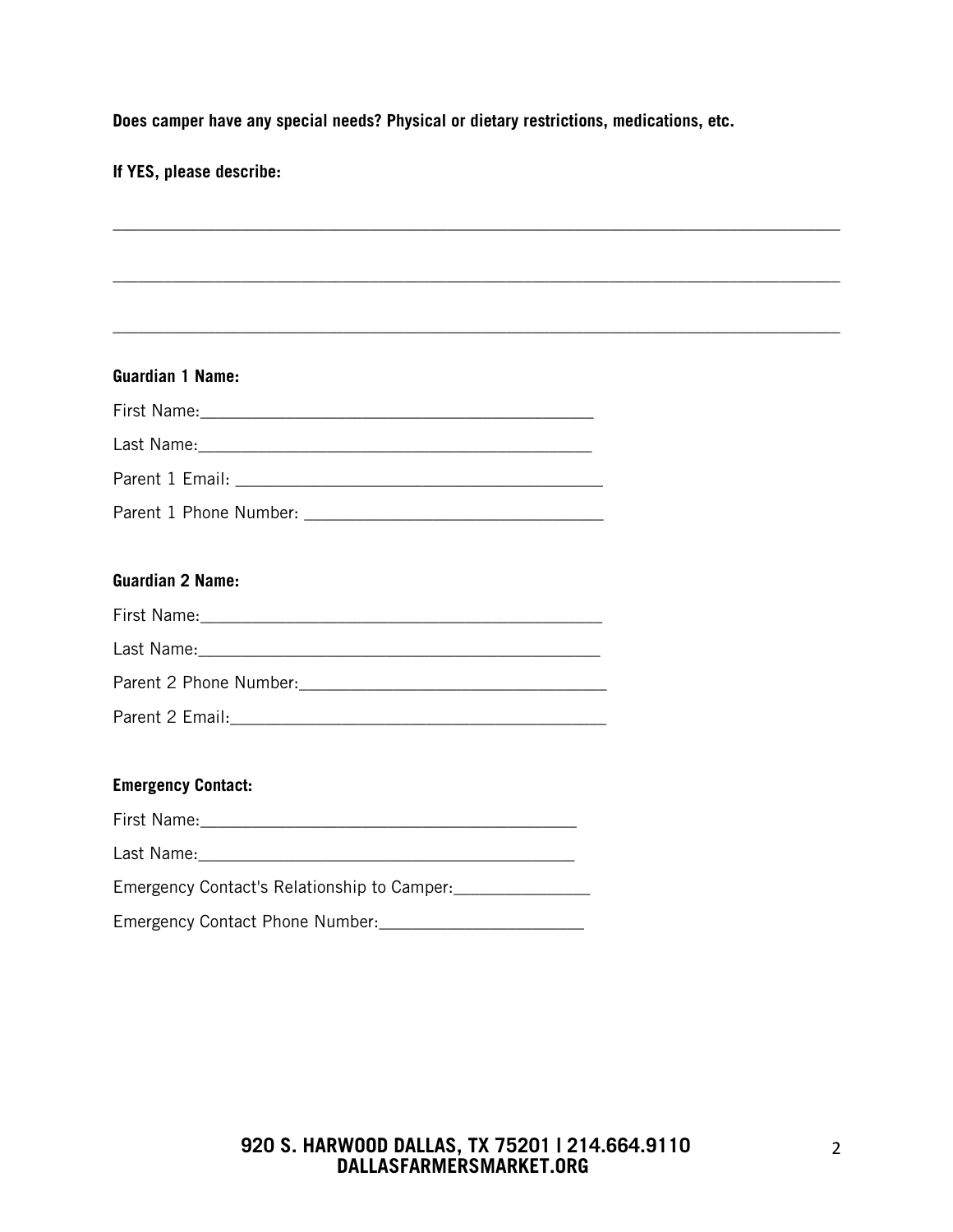#### **Who will be picking up your camper?**

Please add everyone who might be picking up your camper, including yourself.

| Primary: |
|----------|
|          |
|          |
|          |
|          |

#### **Secondary:**

| First Name:                                                                                                     |
|-----------------------------------------------------------------------------------------------------------------|
| Last Name: The Committee of the Committee of the Committee of the Committee of the Committee of the Committee o |
|                                                                                                                 |
|                                                                                                                 |

#### **Additional:**

| #3 Relationship to camper: |  |
|----------------------------|--|

#### **How did you hear about our camps?**

\_\_\_\_\_\_\_\_\_\_\_\_\_\_\_\_\_\_\_\_\_\_\_\_\_\_\_\_\_\_\_\_\_\_\_\_\_\_\_\_\_\_\_\_\_\_\_\_\_\_\_\_\_\_\_\_\_\_\_\_\_\_\_\_\_\_\_\_\_\_\_\_\_\_\_\_\_\_\_\_\_\_\_\_\_

\_\_\_\_\_\_\_\_\_\_\_\_\_\_\_\_\_\_\_\_\_\_\_\_\_\_\_\_\_\_\_\_\_\_\_\_\_\_\_\_\_\_\_\_\_\_\_\_\_\_\_\_\_\_\_\_\_\_\_\_\_\_\_\_\_\_\_\_\_\_\_\_\_\_\_\_\_\_\_\_\_\_\_\_\_

\_\_\_\_\_\_\_\_\_\_\_\_\_\_\_\_\_\_\_\_\_\_\_\_\_\_\_\_\_\_\_\_\_\_\_\_\_\_\_\_\_\_\_\_\_\_\_\_\_\_\_\_\_\_\_\_\_\_\_\_\_\_\_\_\_\_\_\_\_\_\_\_\_\_\_\_\_\_\_\_\_\_\_\_\_